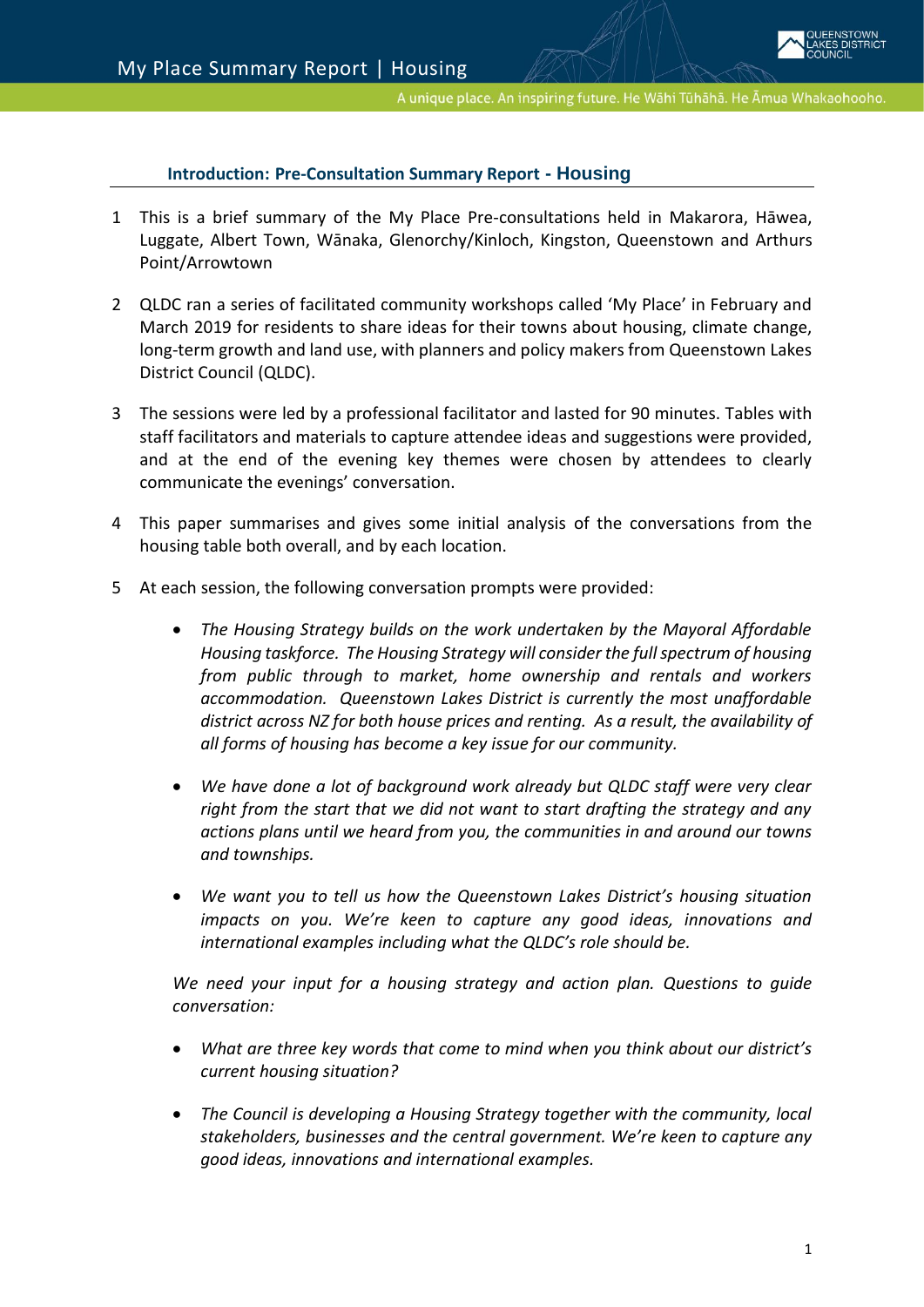

*For instance:*

- *a. partnering with Government to deliver more homes*
- *b. initiatives*
- *c. innovation*
- *d. targeted rates*
- *e. increased densities*
- *f. incentives*
- *g. requiring land/cash contributions to be used for the development of affordable housing*
- *What do you think this Housing Strategy should include?*
- *And what should QLDC's role be?*

#### **Overall summary**

6 In total there were 679 feedback points for housing as a topic across the ten locations that participated in the My Place sessions. 13 overarching themes were selected for categorisation. The following pie chart shows the dominance of planning as one of the key themes. Examples of what entries might constitute a planning theme would include discussions of lot sizes, densities or district plan rules, as well as policy discussions. Many of the comments were filed under the general category. General comments were more along the lines of commentary about the rising costs of housing, or inequalities in housing as well, and often contained aspirational ideas for houses, or the community more broadly. Remarkably, almost 10% of all the comments were solutions-focused, providing ideas and guidance to help with the housing problems our region faces. 6% of the comments related to housing typology and design, with comments ranging from the limitations of the district plan, to alternative models such as co-housing or tiny homes suggested as alternatives.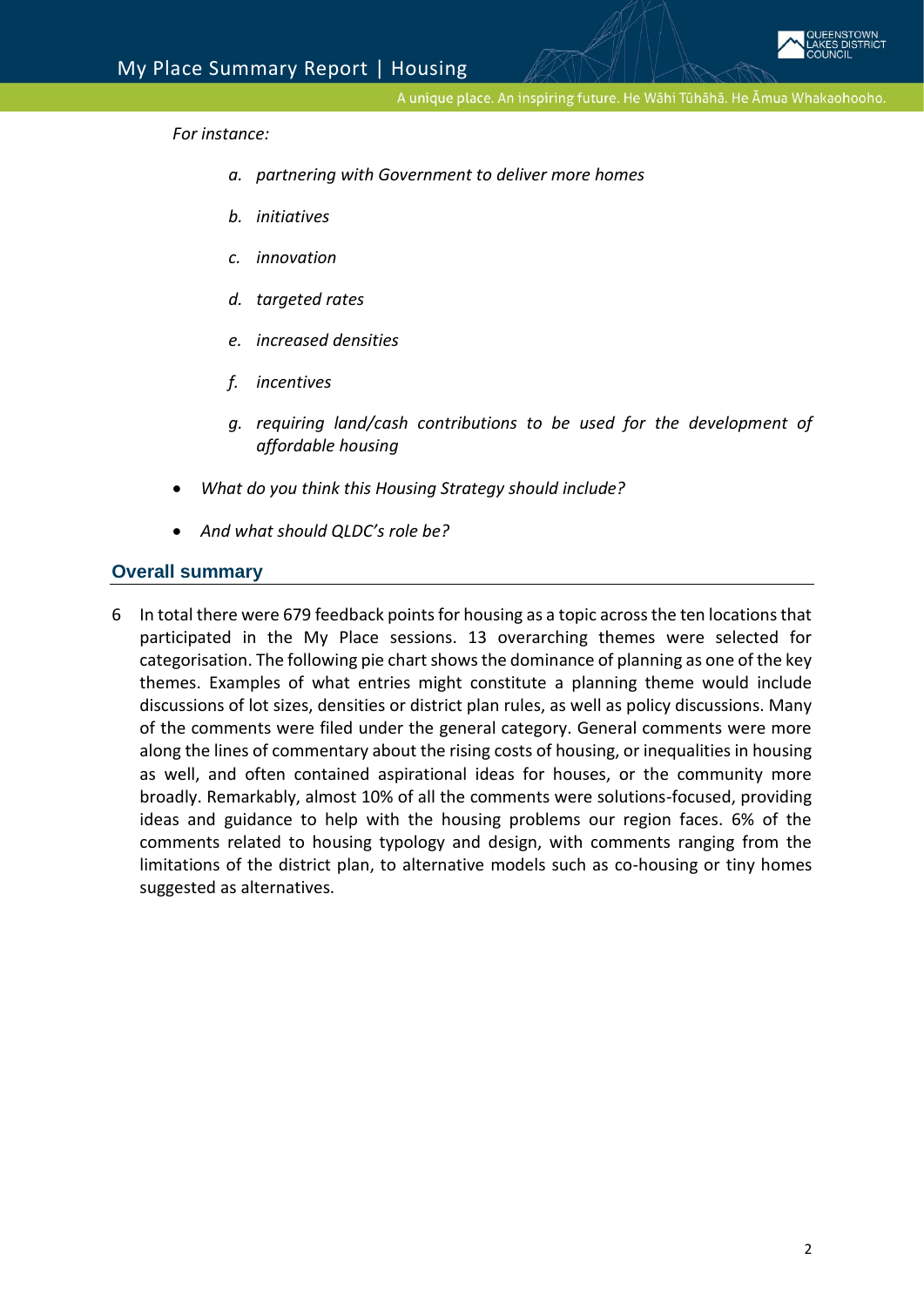

- 7 More discrete subthemes were also identified. 5% of the comments related to worker's accommodation concerns, 3% discussed Councils' role in housing – with a majority being in favour at least in part. Another 3% of the comments directly relate to density, with both the pros and cons being discussed.
- 8 The focus of this pre consultation work was to get a sense of what the community is thinking and feeling about the state of housing in our district, and possible solutions from the participants' perspectives. The feedback received collectively from all the sessions suggests that there is little to no disagreement that housing is a major problem for our communities. The issues discussed in each session shared some similarities, such as concern in changes to community character, and the costs associated with homes. There were also differences between the issues from community to community; one community was notably concerned about worker's accommodation, and another felt that their voices needed to be more clearly heard by both council and developers. In the larger centres there was generally more solutions-oriented thinking about the housing issues, perhaps in part due to a greater sense of immediacy regarding housing issues, as compared to the smaller townships. Common feedback across the sessionsran the full gamut from concern over the planning process and costs, to the cost of materials and labour, to infrastructure issues and community character. The following sections of this report discuss the responses received from each session in more detail.

# **Makarora**

- 9 The My Place Makaroa session was held on Monday 18 February 2019 from 6.30pm 8.00pm at the Makarora Community Centre, Rata Road. 15 – 20 people attended.
- 10 The key themes identified by the end of the evening were:
	- a. Access to affordable rentals/build opportunities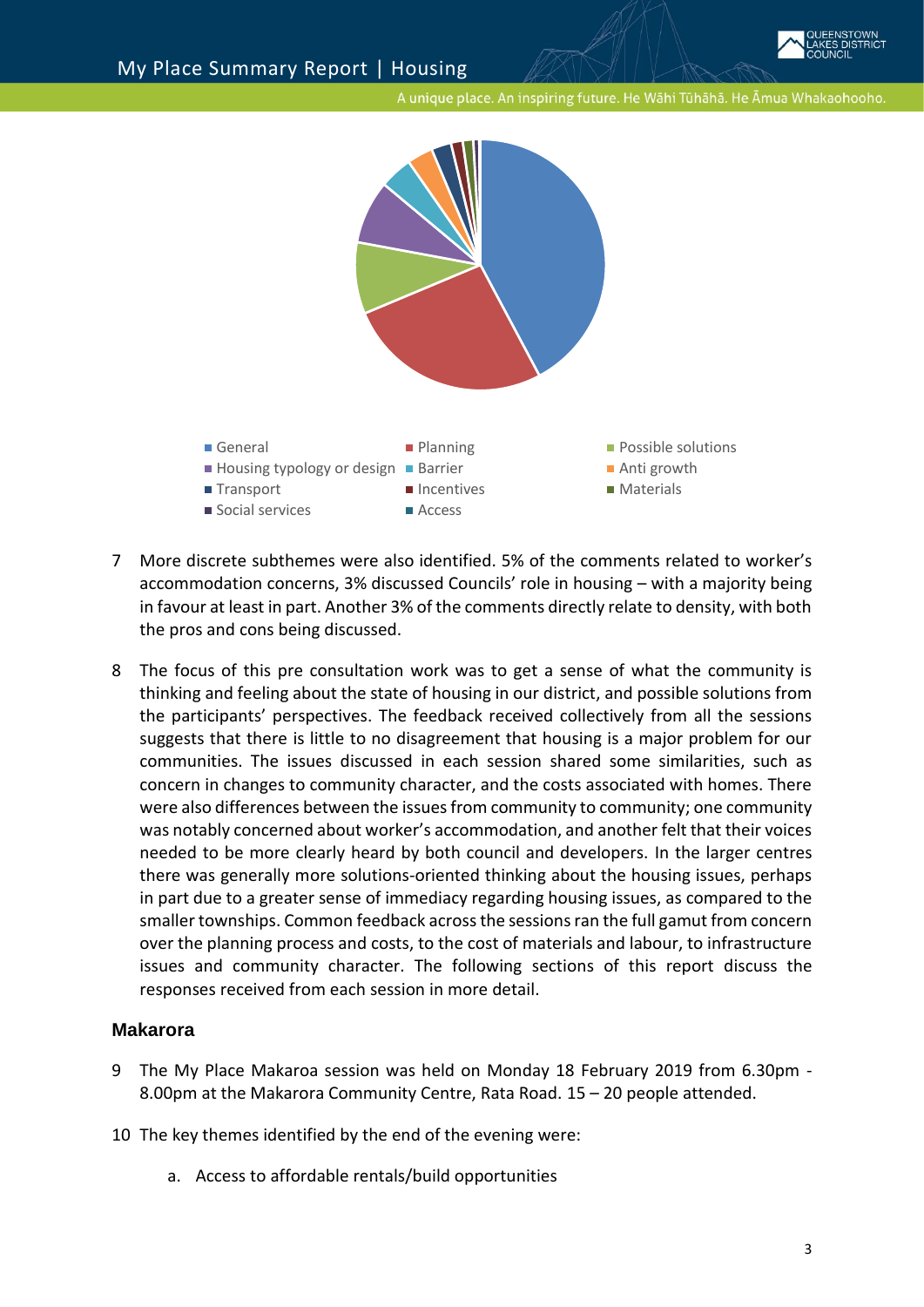- b. Low impact, self sufficiency
- c. Underlying infrastructure
- 11 In reviewing the submission points, further themes of sustainability are apparent, as well as concerns around growth, and the management of growth. Due to the small group, it is possible to list each of the 26 individual points from Makaroa for their housing conversation:

| unclear zoning - where to build                   |
|---------------------------------------------------|
| clustered                                         |
| do we want to expand?                             |
| Need underpinning infrastructure                  |
| consenting issues - resource                      |
| no worker accommodation                           |
| no rental accommodation                           |
| how much subdivision is possible                  |
| current is substandard                            |
| mechanism to restrict price increases             |
| need more room and capacity to build              |
| restrictive district plan                         |
| allow subdivision to meet needs                   |
| inconsistent consenting and cost of<br>consenting |
| community firewood schemes                        |
|                                                   |
| low impact living                                 |
| how to mitigate for hazards                       |
| still stay affordable for young families          |
| support for alternative power sources             |
| self sufficient                                   |
| septic requirements for space                     |
| insulation                                        |
| largely not reticulated                           |
| bach properties                                   |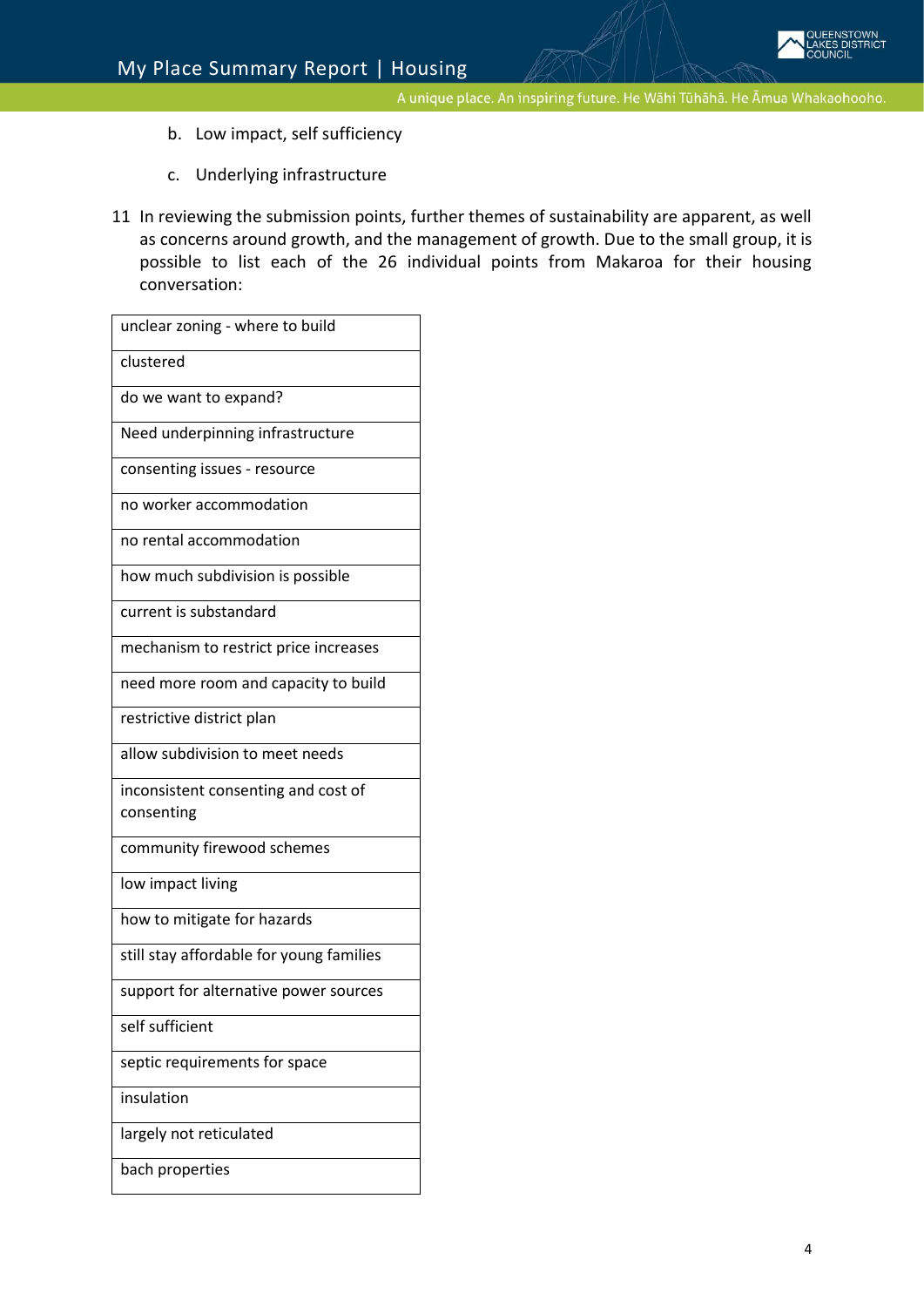deliberate development

protected area

#### **Hāwea**

- 12 The My Place Hāwea session was held Wednesday 20 February from 6.30pm 8.00pm at the Lake Hāwea Community Centre. 50 – 60 people attended.
- 13 The key themes identified by the end of the evening were:
	- a. Quality and flexibility of housing types and sustainability (incentives)
	- b. Community (reserves, input, connectivity) "making places and spaces". Unique not one solution for the whole district
	- c. Infrastructure future proofing and public transport
- 14 There were 114 individual points recorded resulting from the Housing table. Of these, just over 70% of the points related specifically to planning and development. There were also 19 specific comments relating to housing design and typologies, particularly around flexibility and diversity of housing choices, as well as discussions around quality and density. Attendees also discussed a desire for development that is well designed, allowing for good transport, and jobs nearby. Key quotes from Hāwea that resonate in the context of the other comments were, *Communities need to feel they are being heard*, and *Look at housing holistically*.

### **Luggate**

- 15 The My Place Luggate session was held on Monday 25 February 2019 from 6.30pm 8.00pm at the Luggate Hotel dining room. 35 people attended.
- 16 The key themes identified by the end of the evening were:
	- a. Space and location have to be appropriate
	- b. Cost of land, materials, trade
- 17 There were 57 individual points recorded resulting from the Housing table. Of these, just over 75% of the comments related to planning and development topics. There was a clear appreciation of Luggate's community character by the participants, this came through with comments such as, *it is a lovely community now*. Other concerns were concerns around growth, and the impacts of growth in Luggate.

### **Albert Town**

18 The My Place Albert Town session was held on Tuesday 26 February 2019 from 6.30pm - 8.00pm at the Prince Albert Pub. 20 people attended.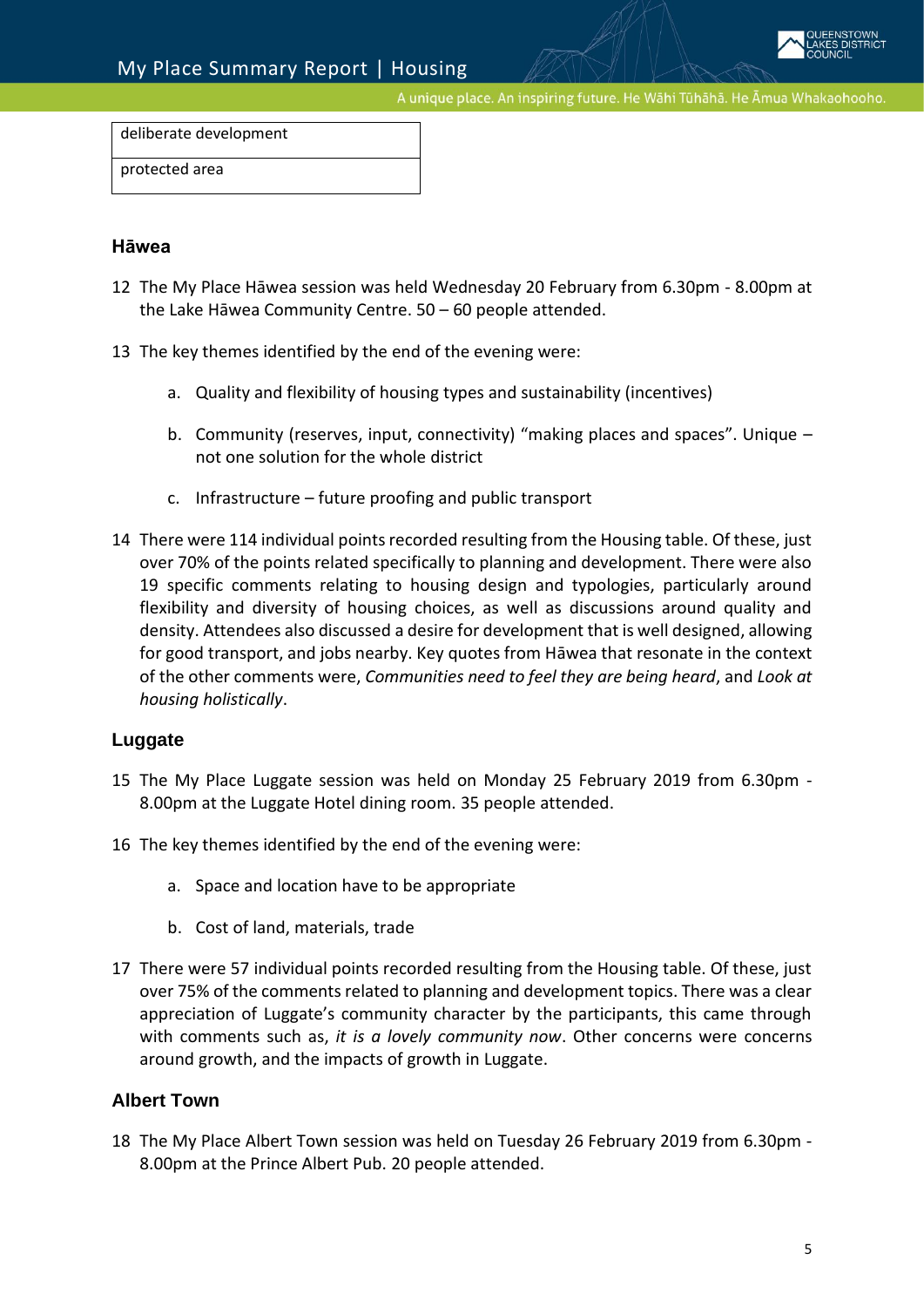- 19 Key themes identified by the end of the evening were:
	- a. Thriving, connected communities
	- b. Review densities, looking at infill development (however there are mixed views) and residential flats
	- c. Advocate and subsidise accommodation for workers and families through the Trust
- 20 There were 39 individual points recorded for housing topics from the evening, 32 of which related broadly to building and development. Of these, there was a clear conversational focus around opportunities for worker's accommodation, with 10% of the discussion points relating to this subtopic. There were 10 points, or 25% of the comments related to concerns around growth, and another 12 or 30% of the comments were focused on barriers to housing in the region. Other subtopics discussed are listed in the table below:

| Subtopic                 | Number of<br>comments |
|--------------------------|-----------------------|
| Council role             | 4                     |
| Density                  | 2                     |
| <b>Housing Trust</b>     | 2                     |
| Infrastructure           | 1                     |
| Sustainable              | 2                     |
| Workers<br>Accommodation | 4                     |

### **Wānaka**

21 The My Place Wānaka session was held on Tuesday 5 March 2019 from 6.30pm - 8.00pm at the Lake Wānaka Centre. 70 – 80 people attended.

### 22 Key themes

- a. Buildings (and industry) needs to be more sustainable, locally sourced material, energy efficient homes, alternative electricity sources, less waste in particular building waste
- b. More affordable housing (for ownership & rental) with a particular focus on worker accommodation. Tourism operators (i.e. Real Journeys, Treble Cone) and large employers who employ lower-waged staff (i.e. Mitre 10 and New World) should be providing workers accommodation.
- c. Tax/added rates on empty homes to unlock the current housing stock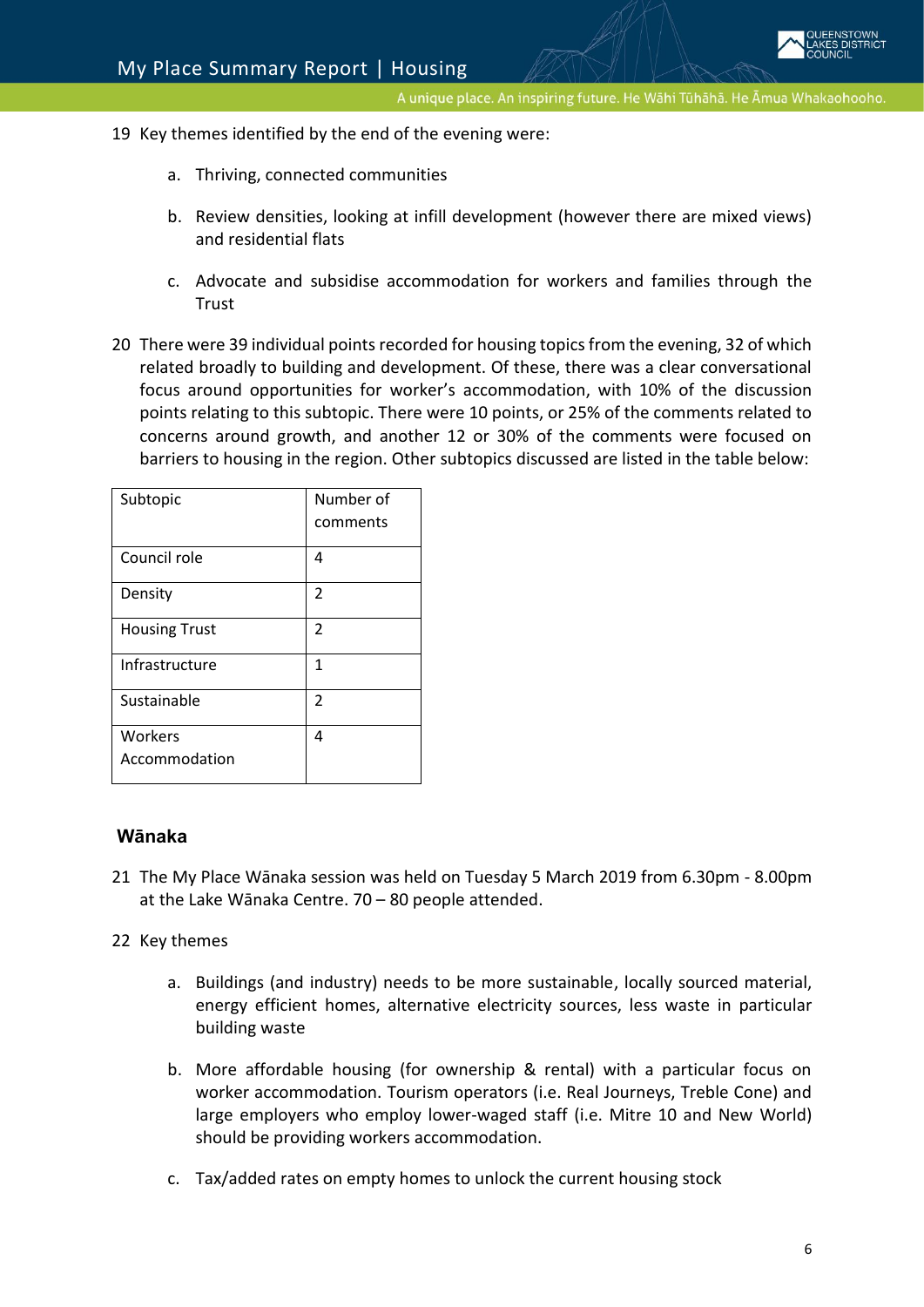- d. Higher density needs to be hand in hand with better design and community spaces/resources. Density needs to be done well
- 23 There were 124 points recorded as a result of the Housing discussions in Wānaka, 115 of which fell broadly under planning and development in their theme. A solutions focus was shown in the comments, with 27% of the points relating to ideas to address housing problems. 32% of the points related specially to planning topics, with key themes within this subtopic focused on transport connections, reserve spaces and points about density.

# **Glenorchy/Kinloch**

- 24 The My Place combined Glenorchy/Kinloch session was held on Tuesday 12 March 2019 from 6.30pm - 8.00pm at the Bold Peak Lodge. 35 – 40 people attended.
- 25 Key themes
	- a. Affordable and flexible housing solutions through District Plan
	- b. Standardise consents process, building and resource consent
	- c. Incentivise and reward long term rentals (i.e. through reduced rates)
- 26 There were 90 points recorded resulting from the Housing table discussion for Glenorchy and Kinloch, 81 of which related broadly to planning and development. A clear topic of concern in this area is workers accommodation, with 12 comments, or 12% of the points relating to this recorded. A good summary quote states, *Any major employment development must include worker provision*. There is also a thread around housing typologies, including discussions around tiny homes and house and section sizes. The Council role in housing was mentioned 7 times, with most of the comments in favour of some level of council work in housing.

### **Kingston**

- 27 The My Place Kingston session was held on Wednesday 13 March 2019 from 6.30pm 8.00pm at the Kingston Bowling Club. 40 people attended.
- 28 Key themes
	- a. Council to work with developers on our behalf to ensure good community outcomes
	- b. Retain community character
	- c. Streamline consents process
- 29 68 housing points were recorded from the housing table at Kingston, 57 of the points related to planning and development at a high level. Concerns around infrastructure and Council accountability were apparent, with just over 20% of the comments relating to these combined topics. Stand out quotes from the session states *I would love for Kingston to be affordable again*. Another says *We want developers who work with the community,*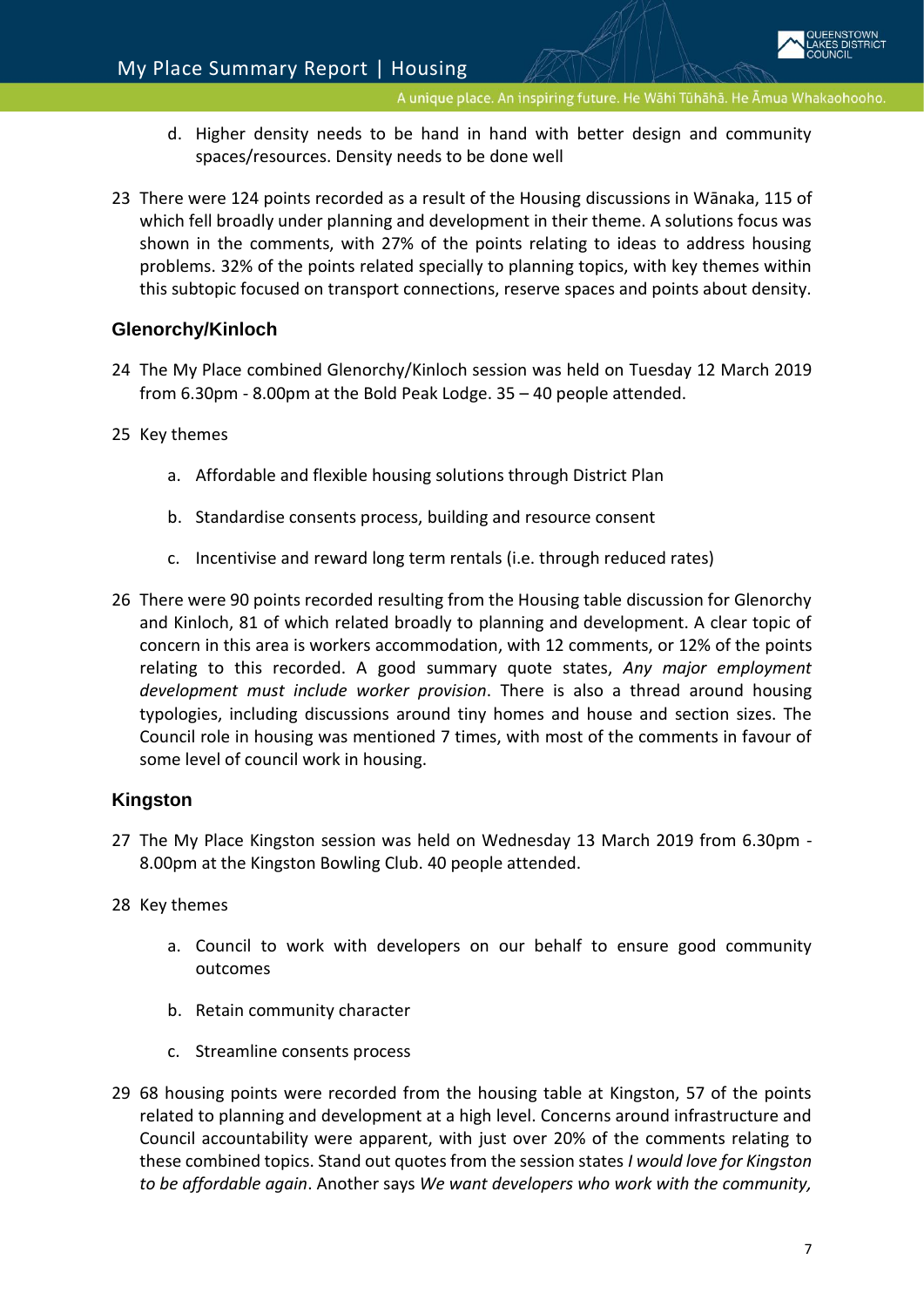*not against it*. Almost 9% of the comments related to transport topics such as safety, commuting and parking.

### **Queenstown**

- 30 The My Place Queenstown session was held on Tuesday 26 March 2019 from 6.30pm 8.00pm at the Remarkables Primary School. 30 – 35 people attended.
- 31 Key themes
	- a. Businesses should be required to provide some percentage of accommodation for their staff – perhaps based on the number of staff
	- b. Council to enable greater densities whilst also ensuring high quality living environments i.e. green space
	- c. Incentive and Disincentive unoccupied homes and land banked areas
- 32 98 housing points were recorded, of which 90 of them fall broadly under the planning and development topic. 13 points, or 13% of the comments related to the Council's role in housing, mostly in support of the idea, such as the following quote, *Council could play a role in changing perceptions of medium density housing*. 10% of the comments related to housing typology or design, some suggesting either alternatives to the current perceived norms of housing in the region (e.g. different densities) as well as different types of tenure models and sustainable design approaches.

### **Arthurs Point /Arrowtown**

- 33 The combined My Place Arthurs Point/Arrowtown session was held on Wednesday 20 March 2019 from 6.30pm - 8.00pm at the Athenaeum Hall. 30 – 35 people attended.
- 34 Key themes
	- a. Define and Retain Character & Heritage values
	- b. Diversity- age & socio-economic and cultural
	- c. Finding the balance between Character/Heritage and Diversity
- 35 There were 47 points recorded from the session. Beyond the key themes above, there was a generally broad range of comments across housing topics in the region; with the following subtopics identified:

| Subtopic                  | Number of |
|---------------------------|-----------|
|                           | comments  |
| AirBnB                    | 3         |
| <b>Building standards</b> |           |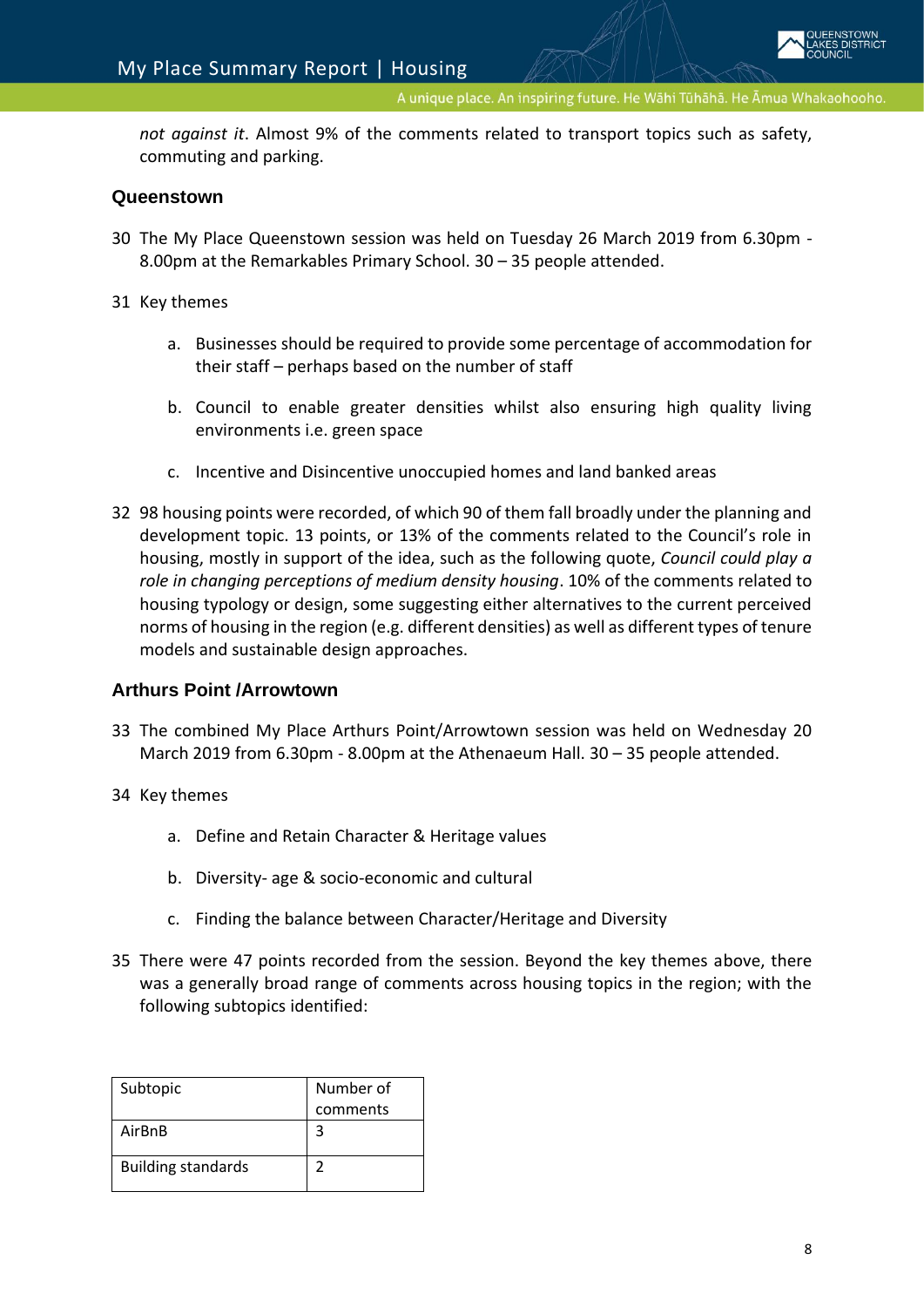| <b>Community Character</b>   |               |
|------------------------------|---------------|
| Council role                 | 1             |
| <b>Housing Trust</b>         | 2             |
| Sustainable                  | 3             |
| <b>Workers Accommodation</b> | $\mathcal{P}$ |

## **Conclusion**

36 Taking each of the key themes and grouping them into outcome categories results in:

Outcome one: Retain and enhance community character to achieve thriving diverse communities

- a. Space and location have to be appropriate
- b. Retain community character
- c. Define and retain character & heritage values
- d. Finding the balance between character/heritage and diversity
- e. Thriving, connected communities
- f. Diversity- age & socio-economic and cultural

Outcome two: Focus on results delivering affordable and worker housing

- a. Advocate and subsidise accommodation for workers and families through the Housing Trust
- b. Businesses should be required to provide some percentage of accommodation for their staff – perhaps based on the number of staff
- c. More affordable housing (for ownership & rental) with a particular focus on worker accommodation.
- d. Tourism operators and large employers who employ lower-waged staff should be providing worker accommodation